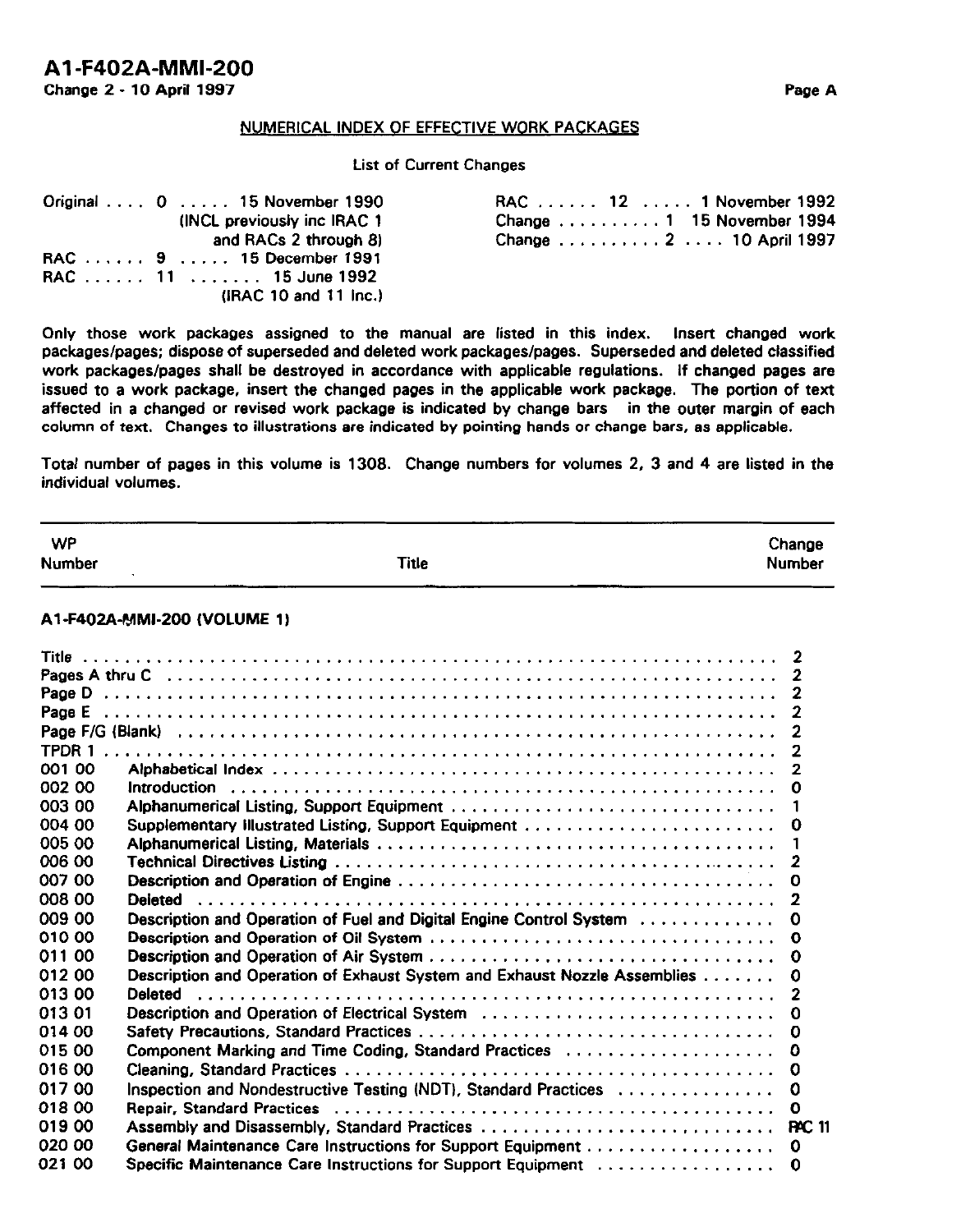## Al -F402A-MMI-200

Change 2 - 10 April 1997 **Page B** 

| <b>WP</b><br><b>Number</b> | Title                                                                                                                                    | Change<br><b>Number</b> |
|----------------------------|------------------------------------------------------------------------------------------------------------------------------------------|-------------------------|
| 022 00                     |                                                                                                                                          | 0                       |
| 022 01                     | Repair, Assembly Tool (No. 1 Bearing Press) S3S17004000                                                                                  | 0                       |
| 022 02                     |                                                                                                                                          | 0                       |
| 022 03                     | Repair, Collapsible Stone Guard (Engine Inlet Screen) RL113462                                                                           | 0                       |
| 022 04                     | Repair, Hoisting Beam Assembly (Engine Sling) S3S14366000                                                                                | 0                       |
| 022 05                     |                                                                                                                                          | 0                       |
| 022 06                     | Repair, Lifting Sling (Engine Sling) S3S14113000                                                                                         | 0                       |
| 022 07                     | Repair, Mounting Frame (Engine Adaptor) RL114092                                                                                         | 0                       |
| 022 08                     |                                                                                                                                          | 0                       |
| 022 09                     |                                                                                                                                          | 0                       |
| 022 10                     |                                                                                                                                          | 0                       |
| 023 00                     |                                                                                                                                          | 0                       |
| 024 00                     |                                                                                                                                          | 0                       |
| 025 00                     |                                                                                                                                          | <b>RC 11</b>            |
| 026 00                     | Removal and Installation of Engine, Transportation Trailer                                                                               | $\mathbf{2}$            |
| 027 00                     |                                                                                                                                          | 0                       |
| 028 00                     |                                                                                                                                          | 2                       |
| 028 01                     | Preparation for Service or Storage of Fuel Metering Unit and Digital Electronic<br>Control Units (On or Off Engine) and Inlet Guide Vane |                         |
|                            |                                                                                                                                          | 0                       |
| 029 00                     | Preparation for Service or Storage of Inlet Guide Vane Control Unit (Off Engine)                                                         | 0                       |
| 030 00                     |                                                                                                                                          | 2                       |
| 031 00                     |                                                                                                                                          | 2                       |
| 031 01                     | Preparation for Service or Storage of Engine                                                                                             | 2                       |
| 031 02<br>032 00           |                                                                                                                                          | 2<br>1                  |
| 033 00                     |                                                                                                                                          |                         |
| 033 01                     | Final Preparation for Engine testing (Adaptor Assembly 604AS1077-1)                                                                      | 1                       |
| 033 02                     | Final Preparation for Engine Testing (Adaptor Assembly 604AS1077-2)                                                                      | 0<br>0                  |
| 034 00                     |                                                                                                                                          | 2                       |
| 034 01                     |                                                                                                                                          | O                       |
| 035 00                     |                                                                                                                                          | $\overline{2}$          |
| 035 01                     | Troubleshooting, Engine Testing $\dots\dots\dots\dots\dots\dots\dots\dots\dots\dots\dots\dots\dots\dots\dots\dots$                       | <b>PAC 11</b>           |
| 036 00                     |                                                                                                                                          | $\mathbf{2}$            |
| 036 01                     |                                                                                                                                          |                         |
| 037 00                     |                                                                                                                                          |                         |
| 038 00                     |                                                                                                                                          | 0                       |
| 039 00                     | Post Test Removal Procedures After Engine Testing (Adaptor Assembly 604AS1077-1)                                                         | 0                       |
| 039 01                     | Post Test Removal Procedures After Engine Testing (Adaptor Assembly 604AS1077-2)                                                         | 0                       |
| 039 02                     |                                                                                                                                          | $\mathbf 0$             |
| 040 00                     | Final Removal Procedures After Engine Testing                                                                                            | o                       |
|                            | A1-F402A-MMI-210 (VOLUME 2)                                                                                                              |                         |

| 041 00 |                                              |
|--------|----------------------------------------------|
| 042 00 | Borescope Inspection Using Optical Probe Kit |
| 043 00 |                                              |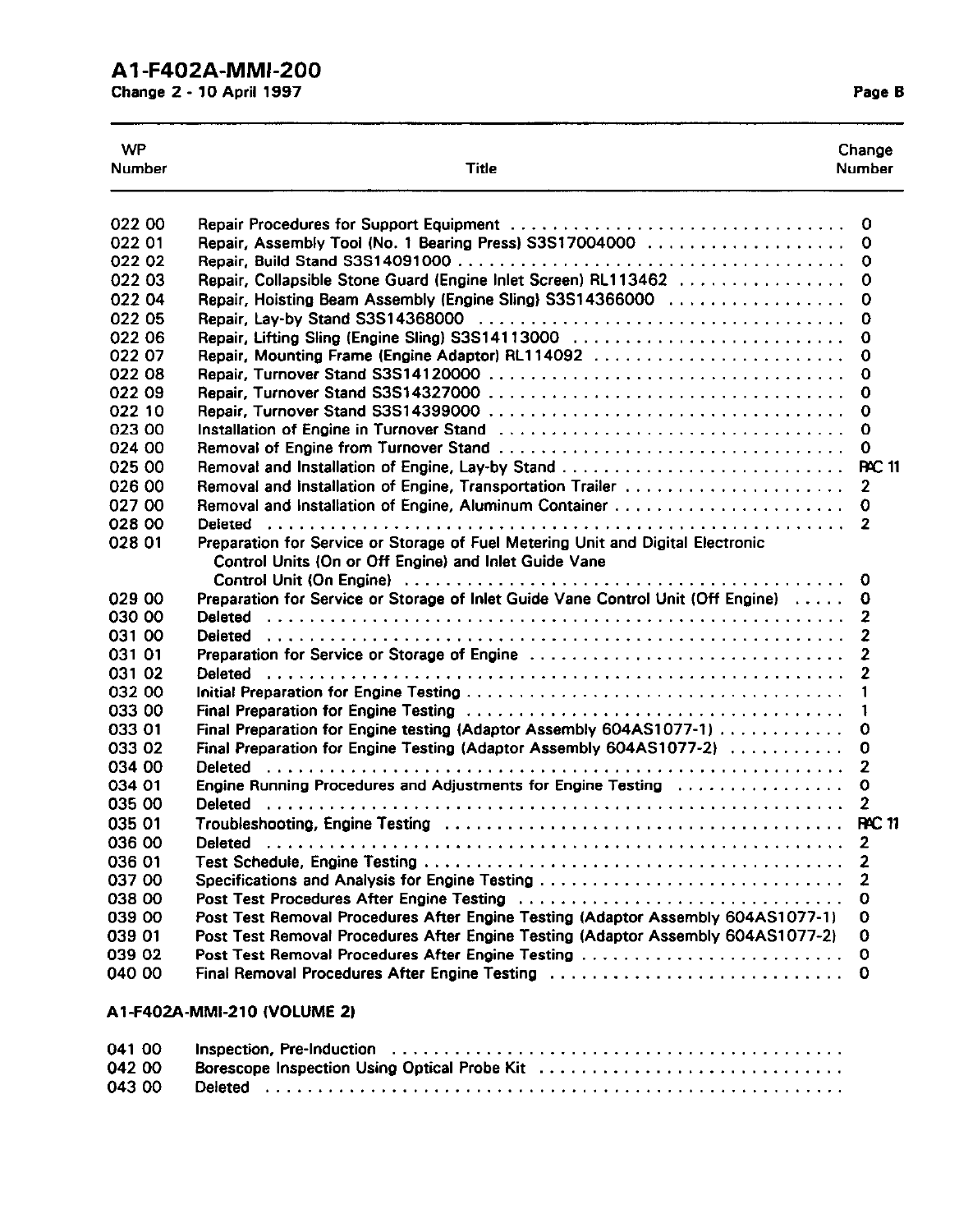# AI -F402A-MMI-200

Change **2** - **10** April **1997** Page C

| <b>WP</b>     |                                                                                                                                                                                                                                | Change |
|---------------|--------------------------------------------------------------------------------------------------------------------------------------------------------------------------------------------------------------------------------|--------|
| <b>Number</b> | <b>Title</b>                                                                                                                                                                                                                   | Number |
|               |                                                                                                                                                                                                                                |        |
| 043 01        | Removal and Installation of External Hoses and Tubes                                                                                                                                                                           |        |
| 044 00        |                                                                                                                                                                                                                                |        |
| 045 00        |                                                                                                                                                                                                                                |        |
| 046 00        |                                                                                                                                                                                                                                |        |
| 047 00        |                                                                                                                                                                                                                                |        |
| 048 00        | Removal of Oil System External Components (all contained all contained all or Removal of Oil System External Components (all contained all or all contained all or all contained all contained all contained all contained all |        |
| 049 00        |                                                                                                                                                                                                                                |        |
| 050 00        |                                                                                                                                                                                                                                |        |
| 050 01        | Removal of Digital Electronic Control Units and Electronic Module Mounting                                                                                                                                                     |        |
|               |                                                                                                                                                                                                                                |        |
| 051 00        |                                                                                                                                                                                                                                |        |
| 051 01        |                                                                                                                                                                                                                                |        |
| 052 00        |                                                                                                                                                                                                                                |        |
| 053 00        |                                                                                                                                                                                                                                |        |
| 054 00        |                                                                                                                                                                                                                                |        |
| 055 00        |                                                                                                                                                                                                                                |        |
| 056 00        | Removal of LP Compressor Drive Shaft Assembly                                                                                                                                                                                  |        |
| 057 00        | Removal of LP Support Cone Assembly, Oil Pumps, Gearshaft Carrier Assembly and                                                                                                                                                 |        |
| 058 00        | Removal of Turbine Case Assembly, Bulkhead Assembly and Combustion                                                                                                                                                             |        |
| $\sim 10$     |                                                                                                                                                                                                                                |        |
| 059 00        | Removal of LP Compressor Delivery Duct and Extension Duct                                                                                                                                                                      |        |
| 060 00        |                                                                                                                                                                                                                                |        |
| 061 00        | Removal of HP Compressor Delivery Case and Combustion Chamber Inner Case                                                                                                                                                       |        |
| 062 00        |                                                                                                                                                                                                                                |        |
| 063 00        | Removal and Installation (Engine Horizontal) of LP Compressor 1st Stage Rotor                                                                                                                                                  |        |
|               |                                                                                                                                                                                                                                |        |
| 064 00        | Disassembly of LP Compressor 1st Stage Rotor Balanced Repairable Assembly                                                                                                                                                      |        |
| 065 00        | Disassembly of LP Compressor 2nd Stage Rotor Balanced Repairable Assembly                                                                                                                                                      |        |
| 066 00        | Disassembly of LP Compressor 3rd Stage Rotor Balanced Repairable Assembly                                                                                                                                                      |        |
| 067 00        | Cleaning, Inspection and Repair of LP Compressor Blades, Disks and Spacers                                                                                                                                                     |        |
| 068 00        | Cleaning, Inspection and Repair of LP Compressor Vanes, Ring Assemblies                                                                                                                                                        |        |
|               |                                                                                                                                                                                                                                |        |
| 069 00        | Assembly of LP Compressor 1st Stage Rotor Balanced Repairable Assembly                                                                                                                                                         |        |
| 070 00        | Assembly of LP Compressor 2nd Stage Rotor Balanced Repairable Assembly                                                                                                                                                         |        |
| 071 00        | Assembly of LP Compressor 3rd Stage Rotor Balanced Repairable Assembly                                                                                                                                                         |        |
| 072 00        | Disassembly, Cleaning, Inspection, Repair and Assembly of LP Compressor Case                                                                                                                                                   |        |
| 073 00        | Disassembly, Cleaning, Inspection, Repair and Assembly of LP Support Cone                                                                                                                                                      |        |
|               | Assembly, LP Compressor Front Hub Assembly and Fan Assembly                                                                                                                                                                    |        |
| 073 01        | Cleaning, Inspection and Repair of LP Compressor Drive Shaft                                                                                                                                                                   |        |
|               |                                                                                                                                                                                                                                |        |
| 074 00        | Cleaning, Inspection and Repair of LP Compressor Delivery Duct, Intermediate                                                                                                                                                   |        |
|               |                                                                                                                                                                                                                                |        |
| 075 00        | Removal and Installation of Transferable Items, Intermediate Case                                                                                                                                                              |        |
|               |                                                                                                                                                                                                                                |        |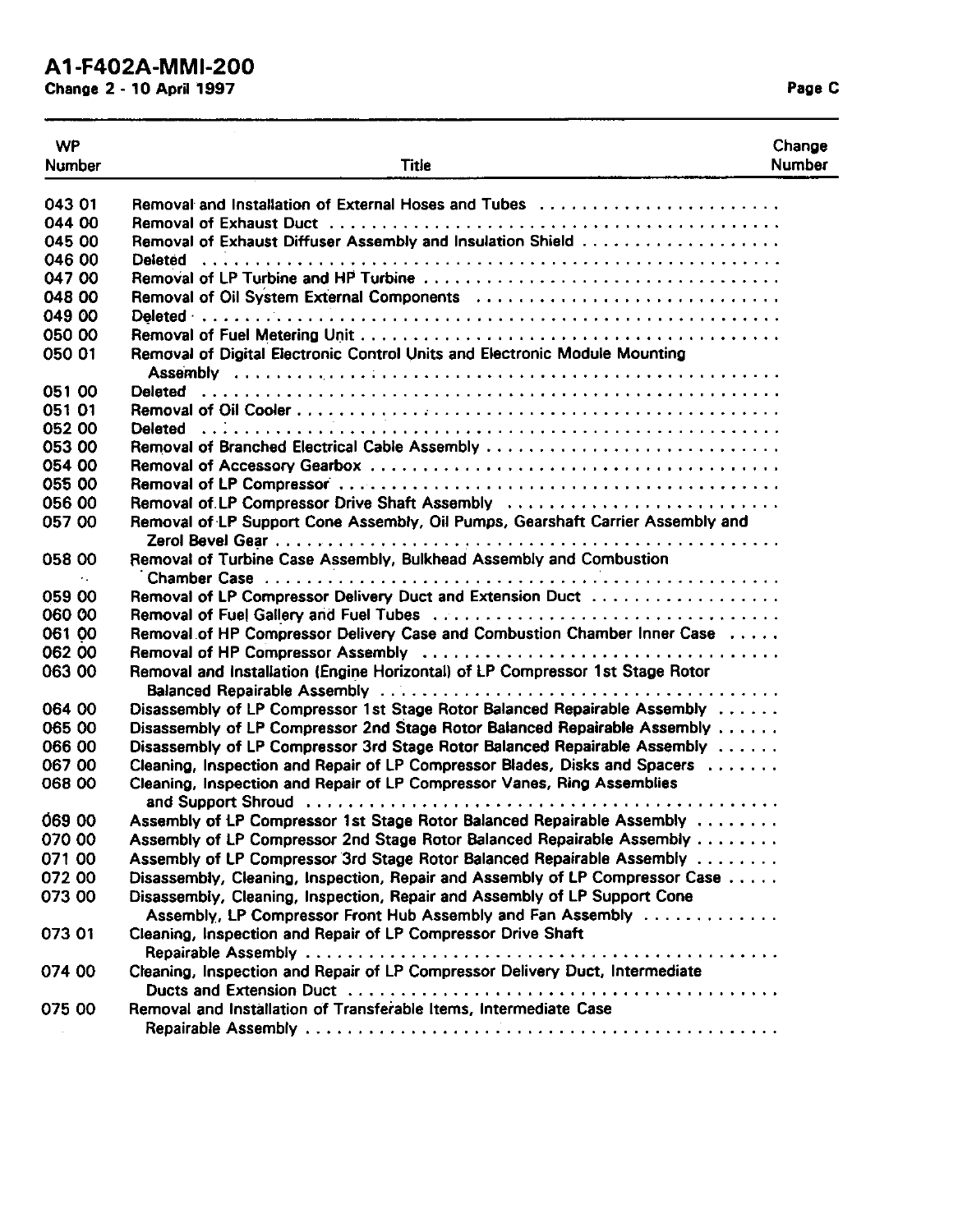# **AI -F402A-MMI-200**

Change **2** - **10** April 1997 Page D

| WP -<br><b>Number</b> | Title                                                                                                                                                                                                                                                                                               | Change<br><b>Number</b> |
|-----------------------|-----------------------------------------------------------------------------------------------------------------------------------------------------------------------------------------------------------------------------------------------------------------------------------------------------|-------------------------|
| 076 00                | Disassembly, Cleaning, Inspection, Repair and Assembly of Intermediate Case                                                                                                                                                                                                                         |                         |
| 077 00                | Cleaning, Inspection and Repair of Accessory Gearbox and Inner to<br>Outer Drive Shafts (all contains and contained all contains and contained all contains and contained all contains and contained all contains and contains a contained all contains and contains a contained all contains a con |                         |
| 078 00<br>079 00      | Removal, Disassembly, Cleaning, Inspection, Repair, Assembly and Installation of<br>Valve Housing Assembly (VIGV Control Mechanism)                                                                                                                                                                 |                         |
|                       | A1-F402A-MMI-220 (VOLUME 3)                                                                                                                                                                                                                                                                         |                         |
| 080 00                | Disassembly, Cleaning, Inspection, Repair and Assembly of                                                                                                                                                                                                                                           |                         |
| 081 00                | Cleaning, Inspection and Repair of HP Compressor Rotor Balanced                                                                                                                                                                                                                                     |                         |
| 082 00                |                                                                                                                                                                                                                                                                                                     |                         |
| 083 00                | Removal and Installation of Blow-Off Valves                                                                                                                                                                                                                                                         |                         |
| 084 00                | Disassembly, Cleaning, Inspection, Repair, Assembly and Functional Test of                                                                                                                                                                                                                          |                         |
| 085 00                | Disassembly, Cleaning, Inspection, Repair and Assembly of HP Compressor                                                                                                                                                                                                                             |                         |
| 086 00                | Disassembly, Cleaning, Inspection and Assembly of Engine Mounting Trunnions                                                                                                                                                                                                                         |                         |
| 087 00                | Disassembly, Cleaning, Inspection, Repair and Assembly of Bulkhead Assembly                                                                                                                                                                                                                         |                         |
| 088 00                |                                                                                                                                                                                                                                                                                                     |                         |
| 088 01                | Disassembly, Cleaning, Inspection, Repair and Assembly of Turbine Case                                                                                                                                                                                                                              |                         |
| 089 00                | Removal, Cleaning, Inspection, Repair and Installation of Water                                                                                                                                                                                                                                     |                         |
| 089 01                | Removal, Disassembly, Cleaning, Inspection, Repair, Assembly, Installation and<br>Testing of Water Injection Non-Return Valve Repairable Assembly                                                                                                                                                   |                         |
| 090 00                | Disassembly, Cleaning, Inspection, Repair and Assembly of Combustion                                                                                                                                                                                                                                |                         |
| 091 00                | Disassembly, Cleaning, Inspection, Repair and Assembly of Combustion                                                                                                                                                                                                                                |                         |
| 092 00                | Chamber Inner Case education of the contract of the contract of the contract of the chamber of the contract of<br><b>Deleted</b>                                                                                                                                                                    |                         |
| 093 00                | Cleaning, Inspection and Repair of HP Turbine 1st Stage Rotor Balanced                                                                                                                                                                                                                              |                         |
| 094 00                |                                                                                                                                                                                                                                                                                                     |                         |
| 095 00                | Disassembly, Cleaning, Inspection, Repair and Assembly of HP Turbine 2nd Stage                                                                                                                                                                                                                      |                         |
| 096 00                | Cleaning, Inspection and Repair of HP Turbine 2nd Stage Rotor Balanced                                                                                                                                                                                                                              |                         |
| 097 00                |                                                                                                                                                                                                                                                                                                     |                         |
| 098 00                | Disassembly, Cleaning, Inspection, Repair and Assembly of LP Turbine 1st Stage                                                                                                                                                                                                                      |                         |
| 099 00                |                                                                                                                                                                                                                                                                                                     |                         |
| 100 00                | Disassembly, Cleaning, Inspection, Repair and Assembly of LP Turbine 1st Stage<br>Rotor Balanced Repairable Assembly and LP Turbine Rotor Hub Assembly                                                                                                                                              |                         |
| 101 00                |                                                                                                                                                                                                                                                                                                     |                         |

 $\frac{1}{2}$ 

 $\sim$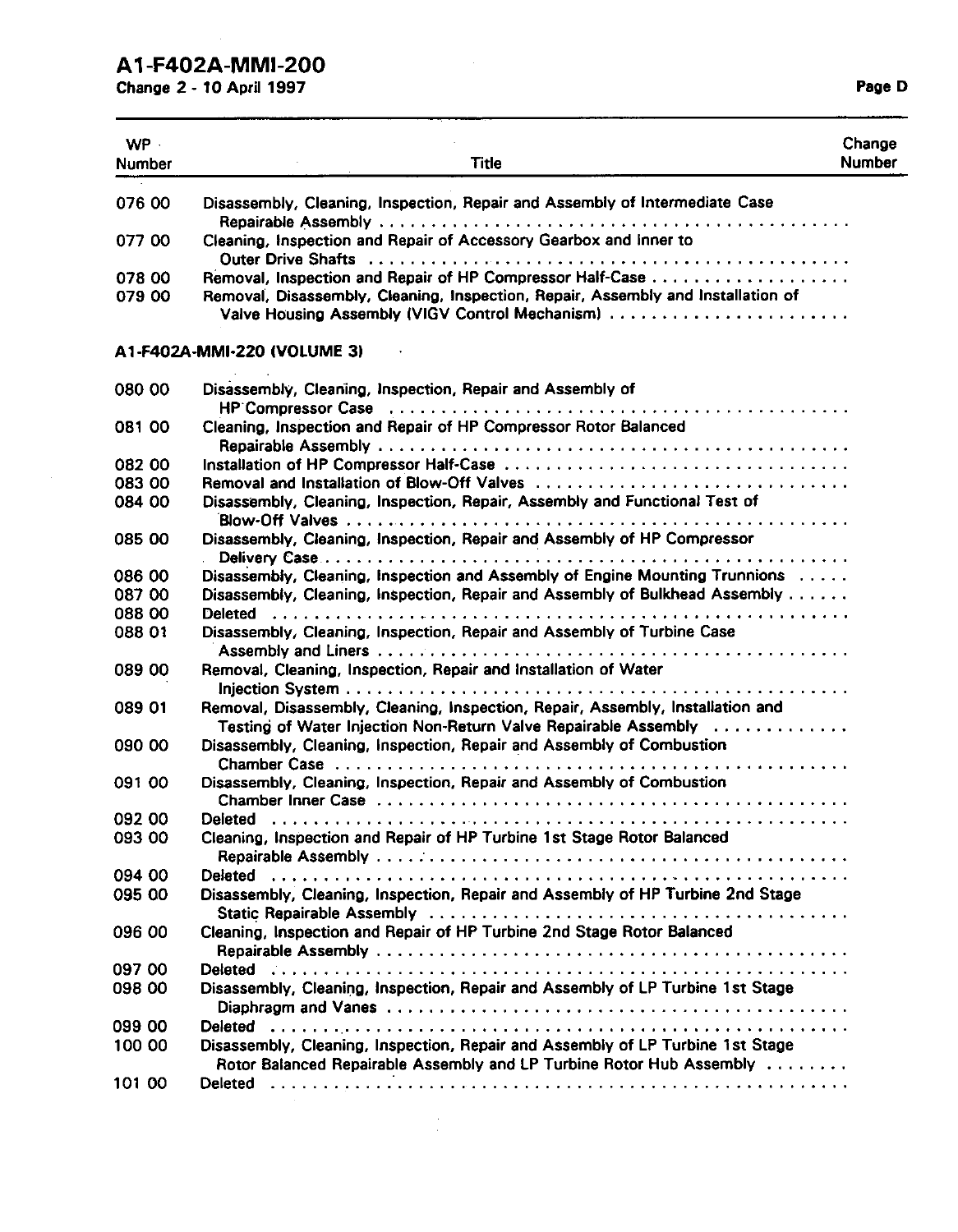#### **A1 -F402A-MMI-200**

**Change 2 - 10 April 1997** Page E

WP Number Title **Change** Number **102** 00 103 00 104 00 105 00 105 01 105 *02*  106 00 107 00 108 00 **109** 00 110 00 110 01 Cleaning, Inspection and Repair of LP Turbine 2nd Stage Nozzle Vanes and Seal Housing ..................................... Daleted- ....................................................... Disassembly, Cleaning, Inspection, Repair and Assembly of LP Turbine 2nd Stage Rotor.Balanced Repairable Assembly .................................. Deleted ........................................................ Disassembly, Cleaning, Inspection, Repair and Assembly of Exhaust Diffuser Disassembly, Cleaning, Inspection, Repair and Assembly of Top and Bottom Heat Shields ................................................... Disassembly, Cleaning, Inspection, Repair and Assembly of Exhaust Duct Disassembly, Cleaning, Inspection, Repair and Assembly **of** Turbine andAnachments ............................................... Exhaust Nozzles 1 ............................................... Disassembly, Cleaning, Inspection, Repair and Assembly of Miscellaneous Oil System Components .......................................... Disassembly, Cleaning, Inspection and Assembly of Pressure Relief Valve Housing Assembly ...................................... Disassembly, Cleaning, Inspection and Assembly of Oil Tank Inlet Filter Housing .............................................. Cleaning, Inspection and Repair of Mounting Hardware ....................... 'Assembly and Insulation Shield ..................................... Al-F402A-MMI-230 **(VOLUME** 4) 111 *00*  112 00 112 01 112 02 113 00 113 01 114 00 115 00 116 00 117 00 117 01 117 02 11800 118 **01**  Removal and Installation of Oil Low Pressure Warning Switch, LP Compressor RPM Probe and HP Compressor RPM Probe .................. Deleted ........................................................ Cleaning, Inspection, Functional Test and Repair of Branched Cleaning, Inspection and Repair Electrical Cable Assembly ......................................... Digital Electronic Control Unit ....................................... Removal, Cleaning, Inspection, Functional Test and Installation of <u>Deleted (Constant Control City)</u> Igniter Plugs and HE Electrical Cables<br>
Removal, Functional Test and Installation of Thermocouple Harness<br>
Inspection and Repair of Fuel Gallery and Fuel Tubes<br>
Removal, Inspection and Installation of Fuel Primers and Asso Hose Assemblies ................................................ Removal and Installation **of** Fuel Metering Unit Replaceable Assemblies neder the community of the Metering Unit Replaceable Assemblies<br>Removal and Installation of Fuel Metering Unit Replaceable Assemblies Disassembly, Cleaning, Inspection, Repair and Assembly of Electronic Module Mounting Assembly (DECU Mounting Rails) .............................. Deleted ....................................................... Removal, Inspection and Installation **of** Inlet Guide Vane Control Unit and Position Transmitter .............................................